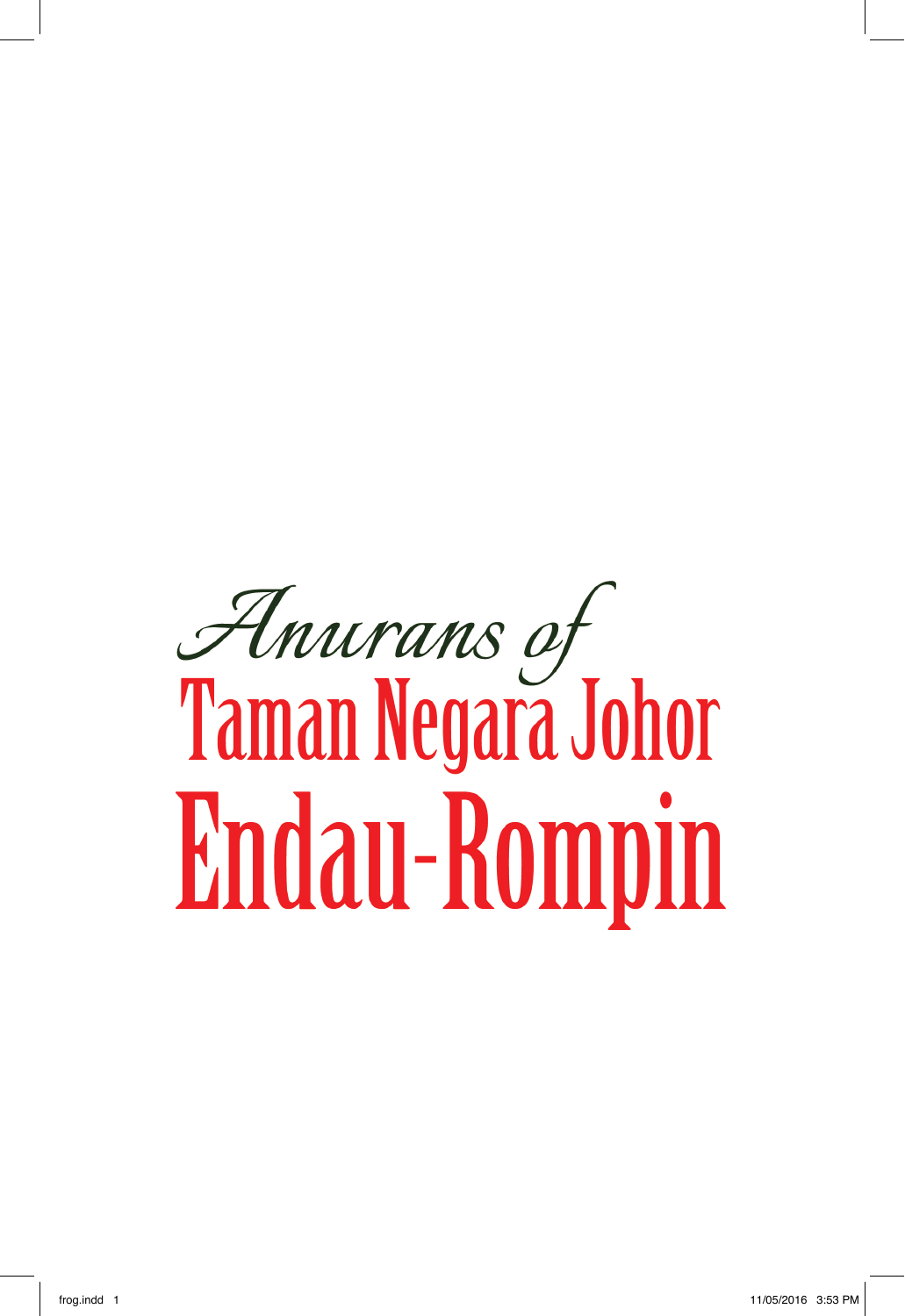## *Anurans of*<br>Taman Negara Johor **Endau-Rompin**

**MARYATI MOHAMED MUHAMMAD TAUFIK AWANG LILI TOKIMAN KUEH BOON HEE** 

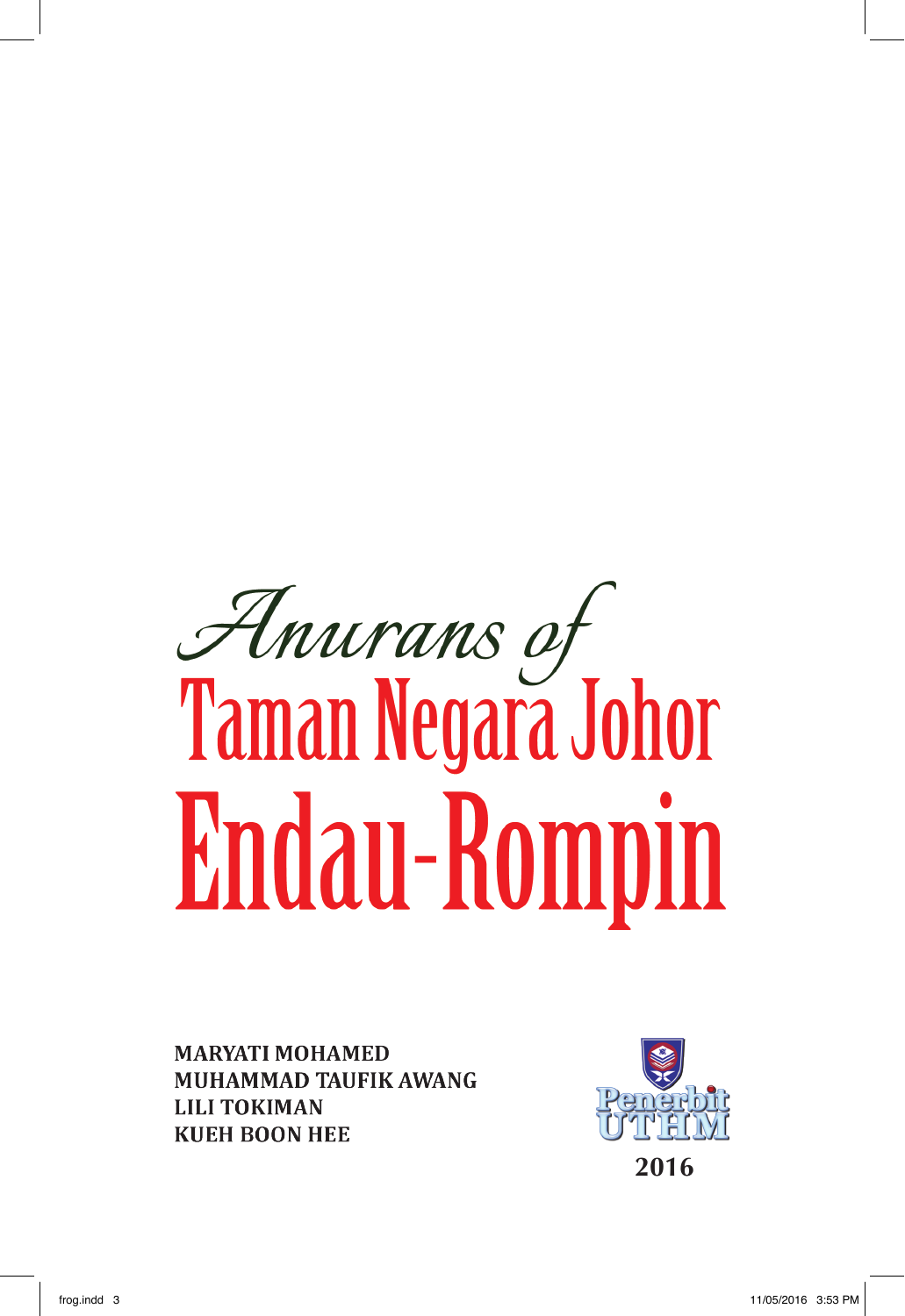## © Penerbit UTHM First Published 2016

Copyright reserved. Reproduction of any articles, illustrations and content of this book in any form be it electronic, mechanical photocopy, recording or any other form without any prior written permission from The Publisher's Office of Universiti Tun Hussein Onn Malaysia, Parit Raja, Batu Pahat, Johor is prohibited. Any negotiations are subjected to calculations of royalty and honorarium.

Perpustakaan Negara Malaysia Cataloguing—in—Publication Data

Maryati Mohamed

Anurans of Taman Negara Johor Endau-Rompin/ MARYATI MOHAMED, MUHAMMAD TAUFIK AWANG, LILI TOKIMAN, KUEH BOON HEE. ISBN 978-967-0764-58-0 Includes index Bibliography: page 81 1. Anura--Identification. 2. Amphibians--Identification. 3. Frogs--Identification. I. Muhammad Taufik Awang. II. Lili Tokiman. III. Kueh, Boon Hee. IV. Title. 597.8

> Published by: Penerbit UTHM Universiti Tun Hussein Onn Malaysia 86400 Parit Raja, Batu Pahat, Johor Tel: 07-453 7051 / 7454 Fax: 07-453 6145

> Website: http://penerbit.uthm.edu.my E-mail: pt@uthm.edu.my http://e-bookstore.uthm.edu.my

Penerbit UTHM is a member of Majlis Penerbitan Ilmiah Malaysia (MAPIM)

Printed by: PERCETAKAN IMPIAN SDN. BHD. No. 10, Jalan Bukit 8, Kawasan Perindustrian Miel, Bandar Baru Seri Alam, 81750 Masai, Johor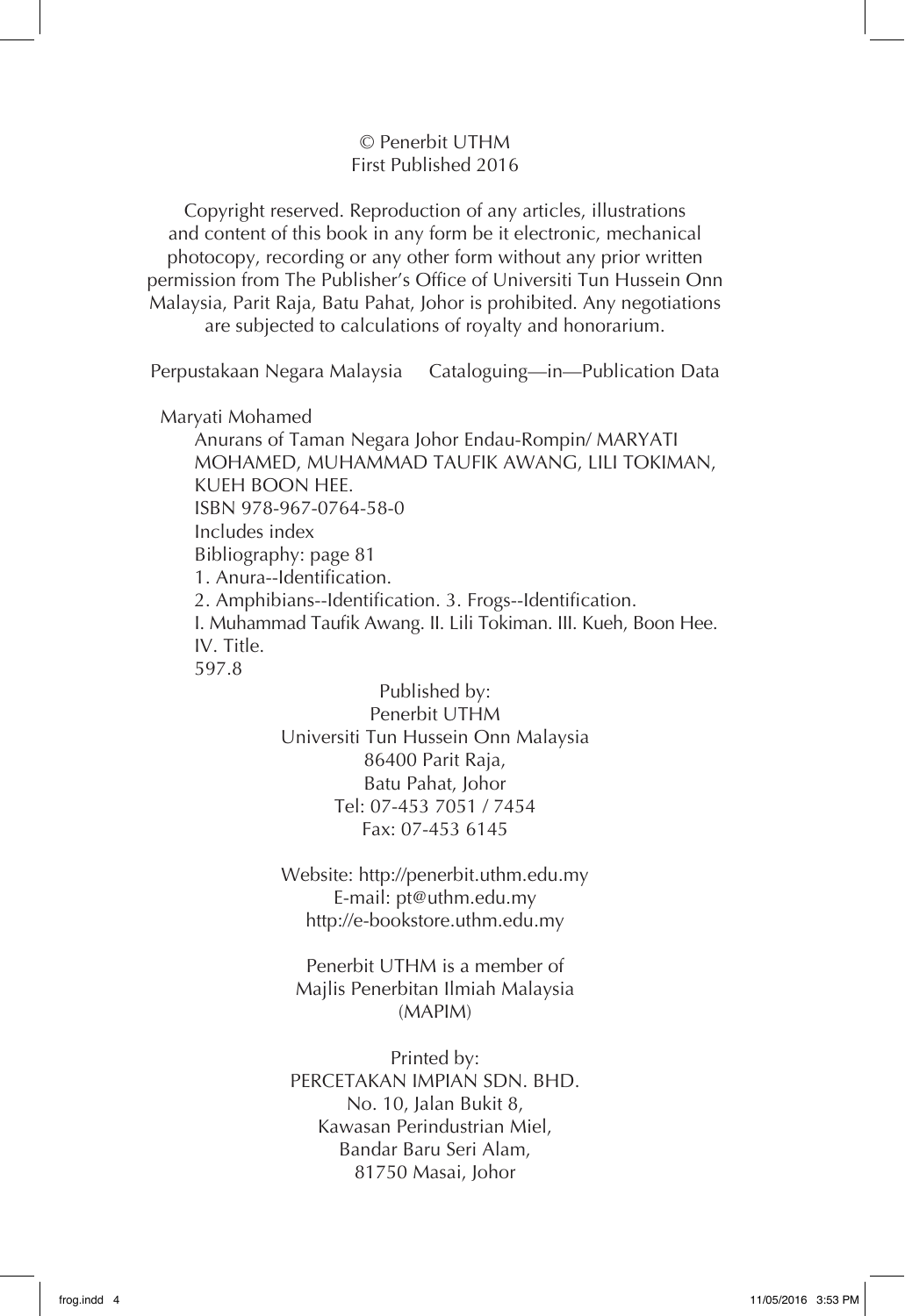## CONTENTS

**CONTENT** 

| <b>PREFACE</b>                                                                    | vii |
|-----------------------------------------------------------------------------------|-----|
| <b>ACKNOWLEDGEMENTS</b>                                                           | ix  |
| <b>CHAPTER ONE:</b><br>Anurans, the amphibians                                    | 1   |
| <b>CHAPTER TWO:</b><br>Diversity and ecology of anurans in Peninsular<br>Malaysia | 9   |
| <b>CHAPTER THREE:</b><br>Anurans of Taman Negara Johor, Endau-Rompin              | 17  |
| <b>CHAPTER FOUR:</b><br>Family Bufonidae                                          | 25  |
| <b>CHAPTER FIVE:</b><br>Family Dicroglossidae                                     | 33  |
| <b>CHAPTER SIX:</b><br>Family Microhylidae                                        | 41  |
| <b>CHAPTER SEVEN:</b><br>Family Megophyridae                                      | 45  |
| <b>CHAPTER EIGHT:</b><br>Family Ranidae                                           | 55  |

v